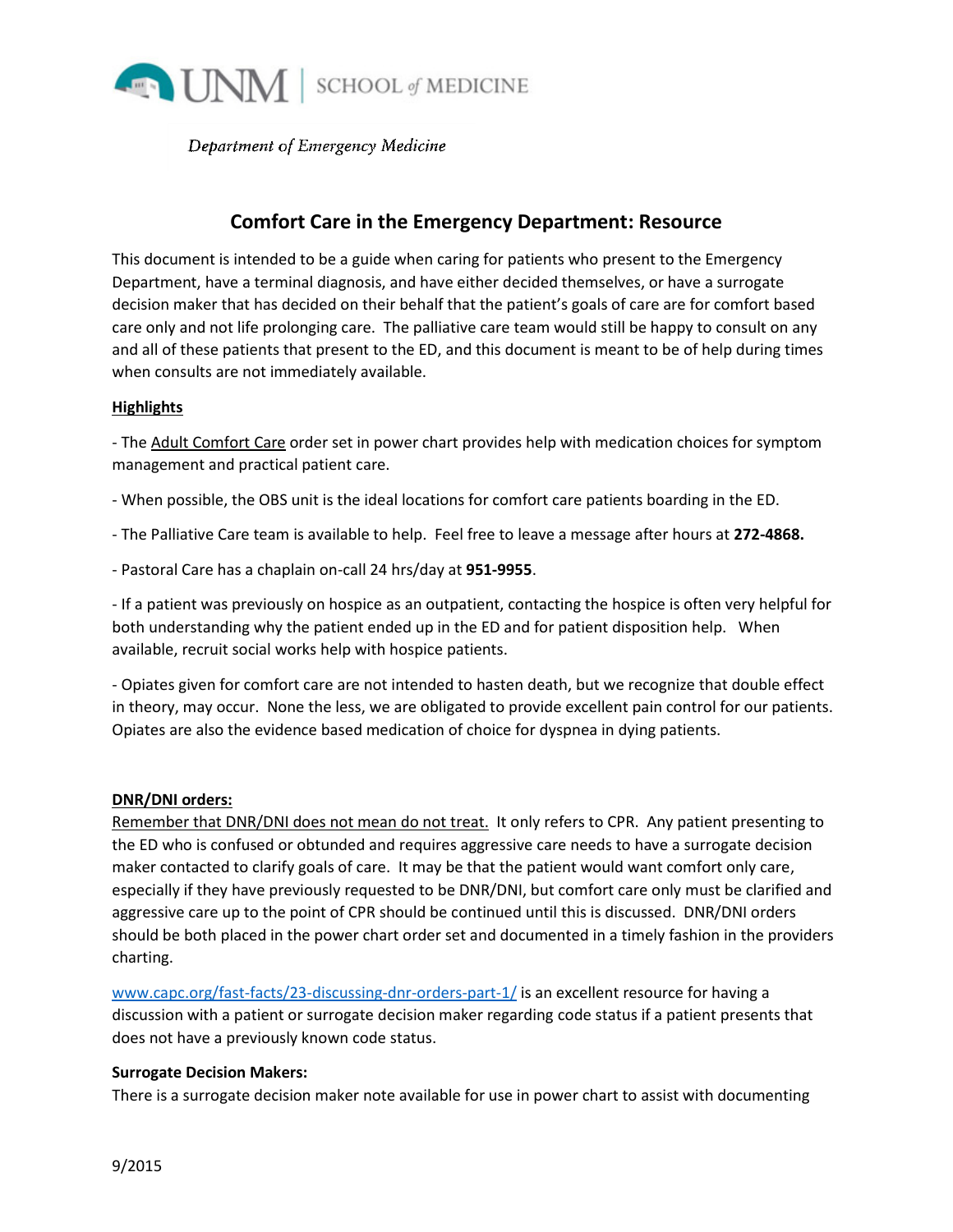who either the patient designates as surrogate or who New Mexico law designates if none has been appointed.

Per The New Mexico Uniform Health Care Decisions Act

A. A surrogate may make a health-care decision for a patient who is an adult or emancipated minor if the patient has been determined according to the provisions of Section 24-7A-11 NMSA 1978 to lack capacity and no agent or guardian has been appointed or the agent or guardian is not reasonably available.

B. An adult or emancipated minor, while having capacity, may designate any individual to act as surrogate by personally informing the supervising health-care provider. In the absence of a designation or if the designee is not reasonably available, any member of the following classes of the patient's family who is reasonably available, in descending order of priority, may act as surrogate:

(1) the spouse, unless legally separated or unless there is a pending petition for annulment, divorce, dissolution of marriage or legal separation;

(2) an individual in a long-term relationship of indefinite duration with the patient in which the individual has demonstrated an actual commitment to the patient similar to the commitment of a spouse and in which the individual and the patient consider themselves to be responsible for each other's well-being;

- (3) an adult child;
- (4) a parent;
- (5) an adult brother or sister; or
- (6) a grandparent.

(7) If none of the individuals eligible to act as surrogate under Subsection B of this section is reasonably available, an adult who has exhibited special care and concern for the patient, who is familiar with the patient's personal values and who is reasonably available may act as surrogate.

#### **Comfort Care Order Set:**

The **Adult Comfort Care** order set in power chart is intended to be a general guideline for starting comfort care orders as it addresses many symptoms that occur during end of life care. Some specifics regarding the order set are below are meant to clarify the purpose behind those orders.

Vital signs and monitoring- We recommend turning the monitor off in the patient room. Continuous monitoring can add to patient and family anxiety at the end of life

Skin care and positioning- if moving the patient causes significant distress and death is likely imminent (hours to days) then minimal turning is appropriate as relevant skin break down is not likely. Wound care should be minimized to what is necessary to reduce odor or drainage.

Lines and tubes- For patients with active symptoms or who cannot take oral medications an IV may be appropriate. IV fluids are overall not necessary for comfort. It is sometimes helpful to remind families that if the body is shutting down, and kidney function is poor, that this additional fluid may make edema worse or breathing more difficult. Swabbing the mouth with water or giving sips of water is much more effective at treating the sensation of thirst. If the patient is incontinent or has pain with turning a condom catheter or foley may be appropriate to minimize wetness and need for frequent changing. Nutrition- The patient should be allowed to eat what they want if they are able. For people who are not able to take PO often families worry that their loved one is experiencing hunger or is "starving to death". The most common complaint is actually dry mouth, not hunger, as the metabolism has typically slowed significantly when someone is near death.

Oxygen- For patients with dyspnea, having air blowing on the face can provide comfort. This can be accomplished with a fan or with O2 via 2 L nasal cannula. Overall, supplemental oxygen is not considered a comfort measure. For some patients and families who are accustomed to home O2, they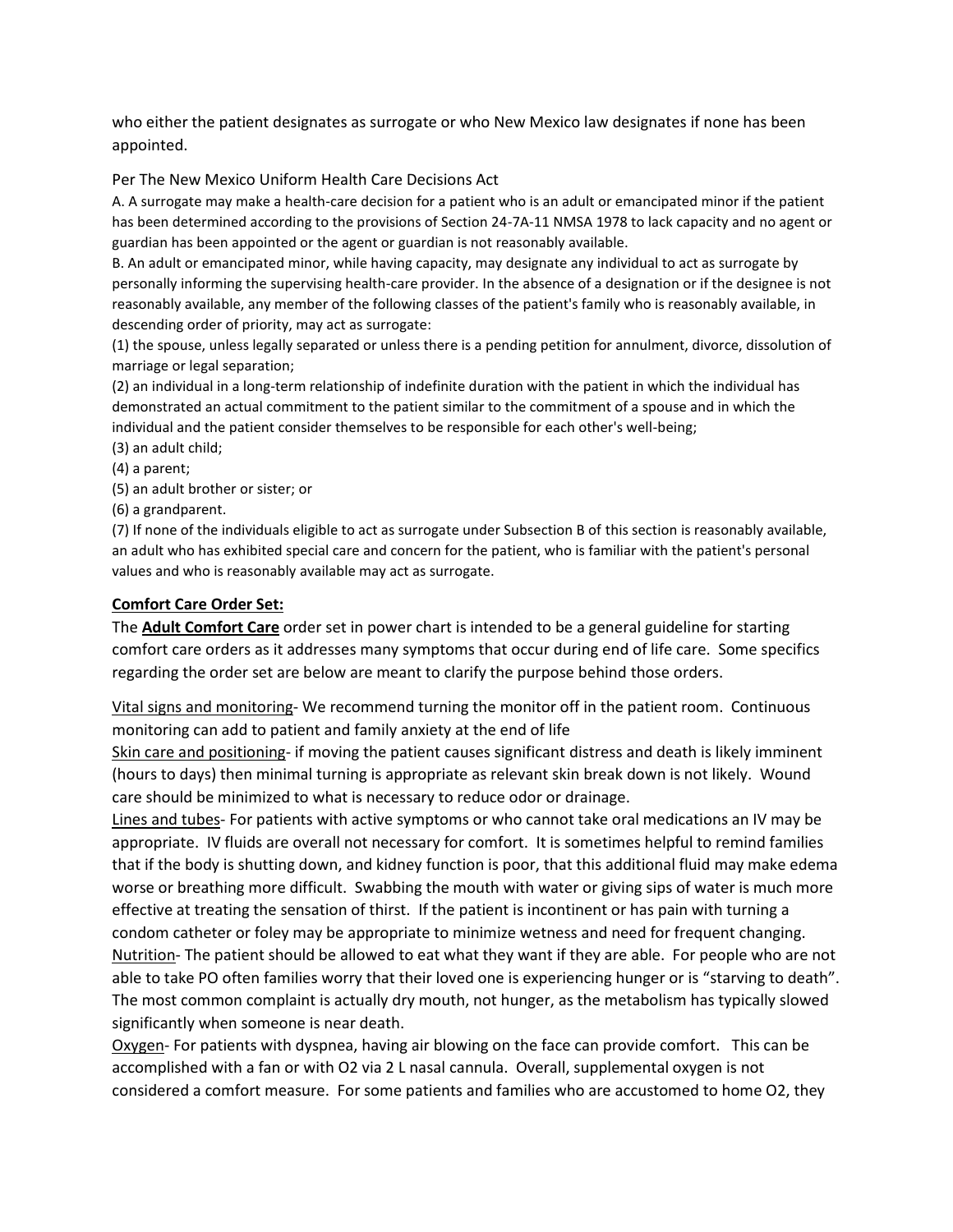may feel anxious about the idea of not continuing to provide supplemental oxygen, and if this is the case then continuing O2 may provide emotional comfort. Pulse oximetry however, is not recommended as this alarm or value may increase anxiety and distress for the patient or family.

Agitation or terminal delirium- It is strongly recommended that an antipsychotic, most commonly haloperidol, is used to treat agitation or delirium with additional or increasing doses if needed. Benzodiazepines, especially in the elderly, increase the risk of delirium. It is recommended that benzodiazepines be reserved for refractory agitation or for true anxiety without signs of delirium.

# **Opiates:**

Many patients who present for comfort care are already on opiates at home. For this reason, there is not a standard order included in the comfort care order set. For patients with pain or dyspnea a starting dose of 1-2 mg morphine IV q 15 minutes prn pain or dyspnea is appropriate.

If this dosing is very frequent then a PCA can be used to administer a continuous infusion. A basal rate of 1mg/hr morphine IV can be started via PCA and continue bolus dosing every 10- 15 minutes if needed. This infusion requires frequent nursing evaluation. The basal rate should not be adjusted more frequently than every 6 - 8 hours.<sup>1</sup> We recommend a provider assess the patient with each increase, rather than writing titration orders. "Titrate to comfort" is subjective and not appropriate in any circumstance. With either IV push or PCA dosing, avoid dose stacking. For patients who are on opiates at home, very high doses may be required to relieve pain or dyspnea. The purpose of these medications are to provide comfort, not hasten death.

# **Who to Call:**

Besides contacting palliative care, for any patient or family wanting comfort care social work and chaplain services should be called to assist with patient and family support. If a patient is imminently dying in the ED remember to also contact donor services as restrictions on donation are becoming more liberal all the time.

Palliative Care (please put consult in computer orders as well): 272-4868 Chaplain on-call pager: 951-9955

### **Disposition:**

Any patient placed on comfort care orders in the ED should have a service (IM/FM/onc ect.) contacted for admission as soon as possible to obtain a hospital bed. Placing the patient in the observation unit, although not in observation status, is recommended to provide a quieter environment for the patient and family.

If the patient appears stable enough for transport it is appropriate to ask the patient or family if they are interested in a hospice evaluation. If you are not comfortable with the details of what hospice can provide it is appropriate to simply contact social work to discuss this with family. Social work can arrange for a hospice company to evaluate the patient (to decide if they are eligible for inpatient hospice care vs. home hospice and to see if they have adequate hospice benefits). The patient should still be admitted to the hospital as this process does not always proceed quickly, however, letting social work know that this is what the goal is while the patient is still in the ED can significantly expedite this transfer.

### **Hospice Patients Presenting to the ED:**

There are times when patients enrolled in hospice present to the ED. Often there is an inciting event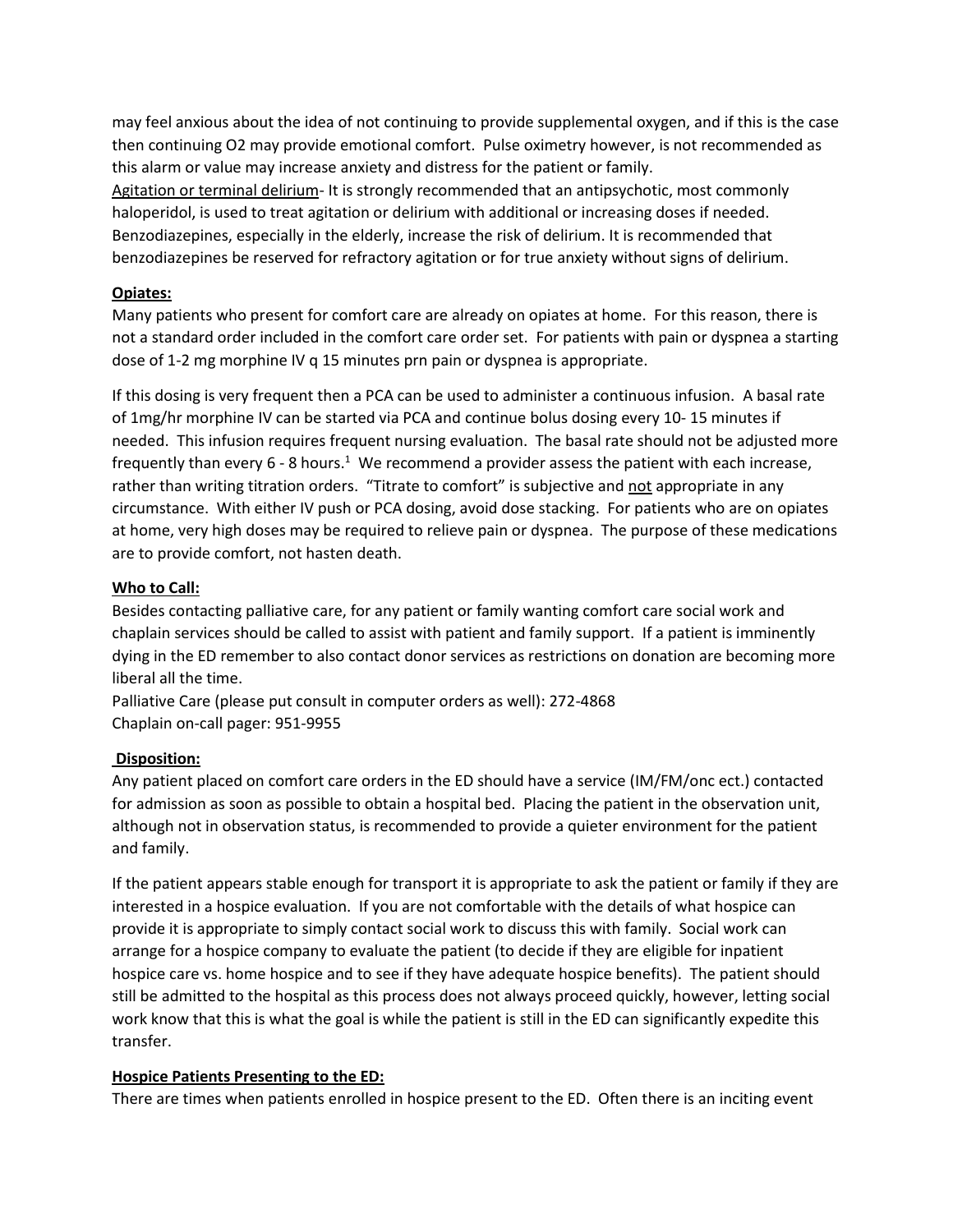that leads to these presentations such as inadequate symptom management, or delay in response on behalf of the hospice staff that leaves families or nursing home staff feeling unable to adequately care for the patient. It is important to clarify what the goals of care are when these patients present as they may still desire comfort only care despite coming to the ED. Contacting the hospice is also helpful as they may be able to clarify why the patient is presenting to the emergency department. Patients are temporarily signed off of hospice when they present to the ED, but can easily be signed back on if they do not desire or need admission.

## **Pronouncing a Patient:**

Ideally, a patient on comfort care in the ED will be admitted to a team. This team should be notified by nursing staff when the patient dies, but any physician can pronounce the patient dead. If there is difficulty or delay in getting a hold of the team caring for the patient then an ED physician should pronounce the patient. The admitting team is still responsible for the death packet for their patient regardless of who pronounces the patient.

# **Extubation and Comfort Care:**

If a patient was intubated in the field or in the ED and family is requesting terminal extubation or ventilator withdrawal, a MICU consult to see if there is bed availability is appropriate to allow for intensive comfort care to be provided. An alternative would be to arrange with a medicine team to facilitate extubation once the patient arrives in a room in SAC level. However, there are times when this is not possible. The emergency department is not the appropriate place to care for this event. Although we always warn families that the patient may die quickly after terminal extubation, this does not always happen and at times patients may live for hours or days after extubation. There for, this possibility should be prepared for and patients should be admitted and in a place where appropriate nursing care can be provided to the patient and family. In addition, if recent paralytics have been administered, return of motor function must be demonstrated before extubation. Extubation and the consent for extubation should be documented as a procedure.

The following guideline is an excellent resource from [www.SupportiveOncology.net](http://www.supportiveoncology.net/) for the steps to take for withdrawing ventilator support.

### **Stepwise Approach to Removing Ventilatory Support From the Dying Patient<sup>2</sup>**

STEP 1: DECISION AND DOCUMENTATION

- •Document goals of care; discuss them with all team members.
- •Establish date and time for removal of mechanical ventilation.
- •Encourage family to initiate cultural rituals/ceremonies in preparation for death.
- •Discontinue tests, medications, etc, that do not meet the goals of care.
- •Confirm/document do-not-resuscitate order.
- STEP 2: PREPARATION FOR REMOVAL
- OF MECHANICAL VENTILATION
- •Discontinue artificial fluids and feeding.
- •Provide counseling to families; decide whether family wish to be
- present during extubation; provide time for family to say good-bye.
- •Discuss organ donation with family.
- •Contact respiratory therapist to assist with procedure.
- •Ensure presence of senior physician for extubation.
- •Decide on method of removal of mechanical ventilation.
- •Administer pre-medication to ensure comfort including opiates for dyspnea and a benzodiazepine for anxiety